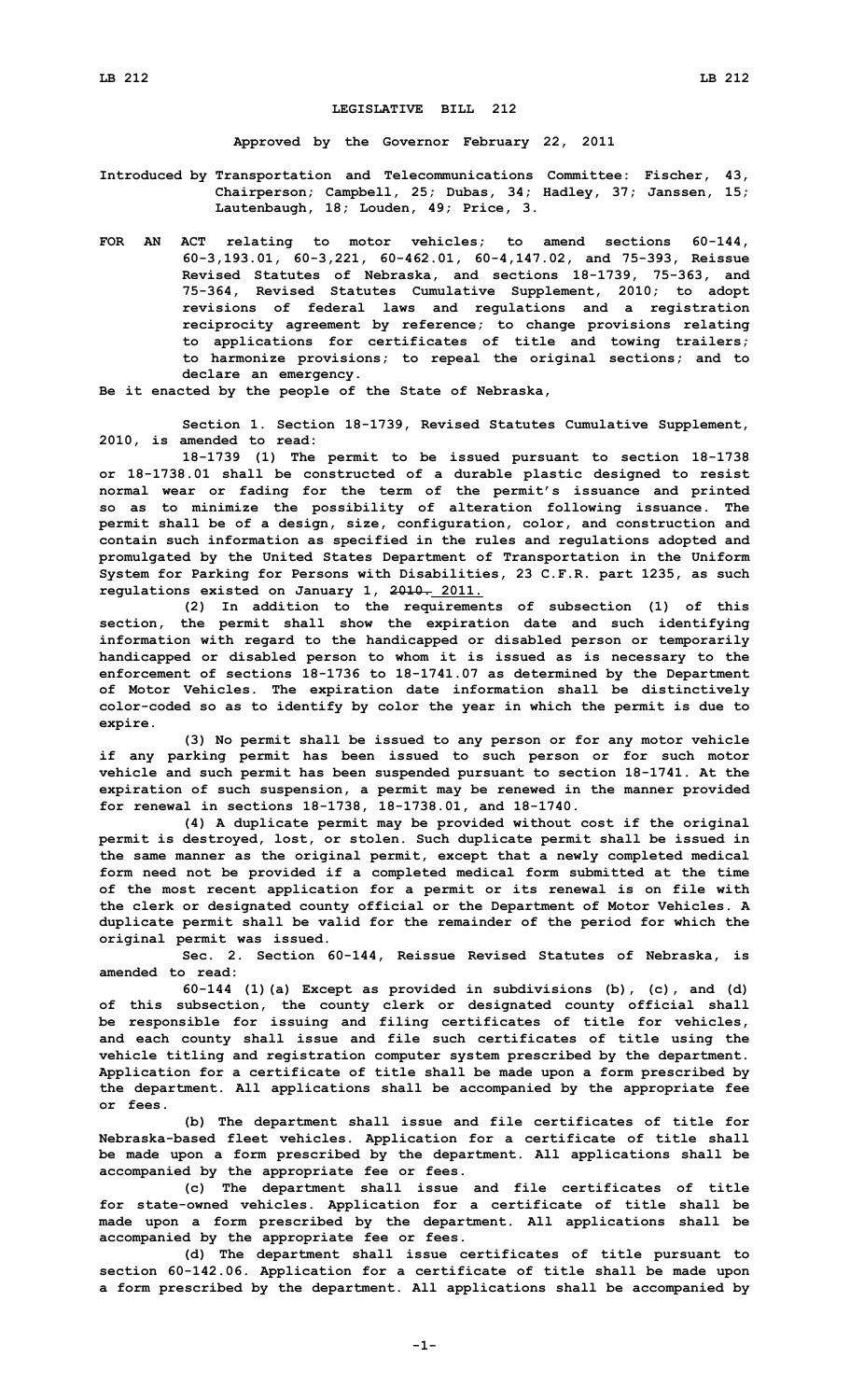**the appropriate fee or fees.**

**(2) If the owner of an all-terrain vehicle, <sup>a</sup> utility-type vehicle, or <sup>a</sup> minibike resides in Nebraska, the application shall be filed with the county clerk or designated county official of the county in which the owner resides.**

**(3)(a) Except as otherwise provided in subdivision (b) of this subsection, if <sup>a</sup> vehicle, other than an all-terrain vehicle, <sup>a</sup> utility-type vehicle, or <sup>a</sup> minibike, has situs in Nebraska, the application shall be filed with the county clerk or designated county official of the county in which the vehicle has situs.**

**(b) If <sup>a</sup> motor vehicle dealer licensed under the Motor Vehicle Industry Regulation Act, applies for <sup>a</sup> certificate of title for <sup>a</sup> vehicle, the application may be filed with the county clerk or designated county official of any county.**

**(4) If the owner of <sup>a</sup> vehicle is <sup>a</sup> nonresident, the application shall be filed in the county in which the transaction is consummated.**

**(5) The application shall be filed within thirty days after the delivery of the vehicle.**

**(6) All applicants registering <sup>a</sup> vehicle pursuant to section 60-3,198 shall file the application for <sup>a</sup> certificate of title with the Division of Motor Carrier Services of the department. The division shall deliver the certificate to the applicant if there are no liens on the vehicle. If there are any one or more liens on the vehicle, the division shall deliver or mail the certificate of title to the holder of the first lien on the day of issuance. shall be handled as provided in section 60-164. All certificates of title issued by the division shall be issued in the manner prescribed for the county clerk or designated county official in section 60-152.**

**Sec. 3. Section 60-3,193.01, Reissue Revised Statutes of Nebraska, is amended to read:**

**60-3,193.01 For purposes of the Motor Vehicle Registration Act, the International Registration Plan is adopted and incorporated by reference as the plan existed on January 1, 2010. January 1, 2011.**

**Sec. 4. Section 60-3,221, Reissue Revised Statutes of Nebraska, is amended to read:**

**60-3,221 (1) Except as otherwise provided in the Motor Vehicle Registration Act:**

**(a) <sup>A</sup> cabin trailer shall only be towed by <sup>a</sup> properly registered:**

**(i) Passenger car;**

**(ii) Commercial motor vehicle or apportionable vehicle;**

**(iii) Farm truck;**

**(iv) Local truck;**

**(v) Minitruck;**

**(v) (vi) Recreational vehicle; or**

**(vi) (vii) Bus;**

**(b) <sup>A</sup> utility trailer shall only be towed by:**

**(i) <sup>A</sup> properly registered passenger car;**

**(ii) <sup>A</sup> properly registered commercial motor vehicle or apportionable vehicle;**

**(iii) <sup>A</sup> properly registered farm truck;**

**(iv) <sup>A</sup> properly registered local truck;**

**(v) <sup>A</sup> properly registered minitruck;**

**(v) (vi) <sup>A</sup> properly registered recreational vehicle;**

**(vi) (vii) <sup>A</sup> properly registered motor vehicle which is engaged in soil and water conservation pursuant to section 60-3,149;**

**(vii) (viii) <sup>A</sup> properly registered well-boring apparatus;**

**(viii) (ix) <sup>A</sup> dealer-plated vehicle;**

**(ix) (x) <sup>A</sup> personal-use dealer-plated vehicle; or**

**(x) (xi) <sup>A</sup> properly registered bus;**

**(c) <sup>A</sup> farm trailer shall only be towed by <sup>a</sup> properly registered:**

**(i) Passenger car;**

**(ii) Commercial motor vehicle; or**

**(iii) Farm truck; or**

**(iv) Minitruck;**

**(d) <sup>A</sup> commercial trailer shall only be towed by:**

**(i) <sup>A</sup> properly registered motor vehicle which is engaged in soil and water conservation pursuant to section 60-3,149;**

**(ii) <sup>A</sup> properly registered local truck;**

**(iii) <sup>A</sup> properly registered well-boring apparatus;**

**(iv) <sup>A</sup> properly registered commercial motor vehicle or apportionable vehicle;**

**(v) <sup>A</sup> dealer-plated vehicle;**

**(vi) <sup>A</sup> personal-use dealer-plated vehicle;**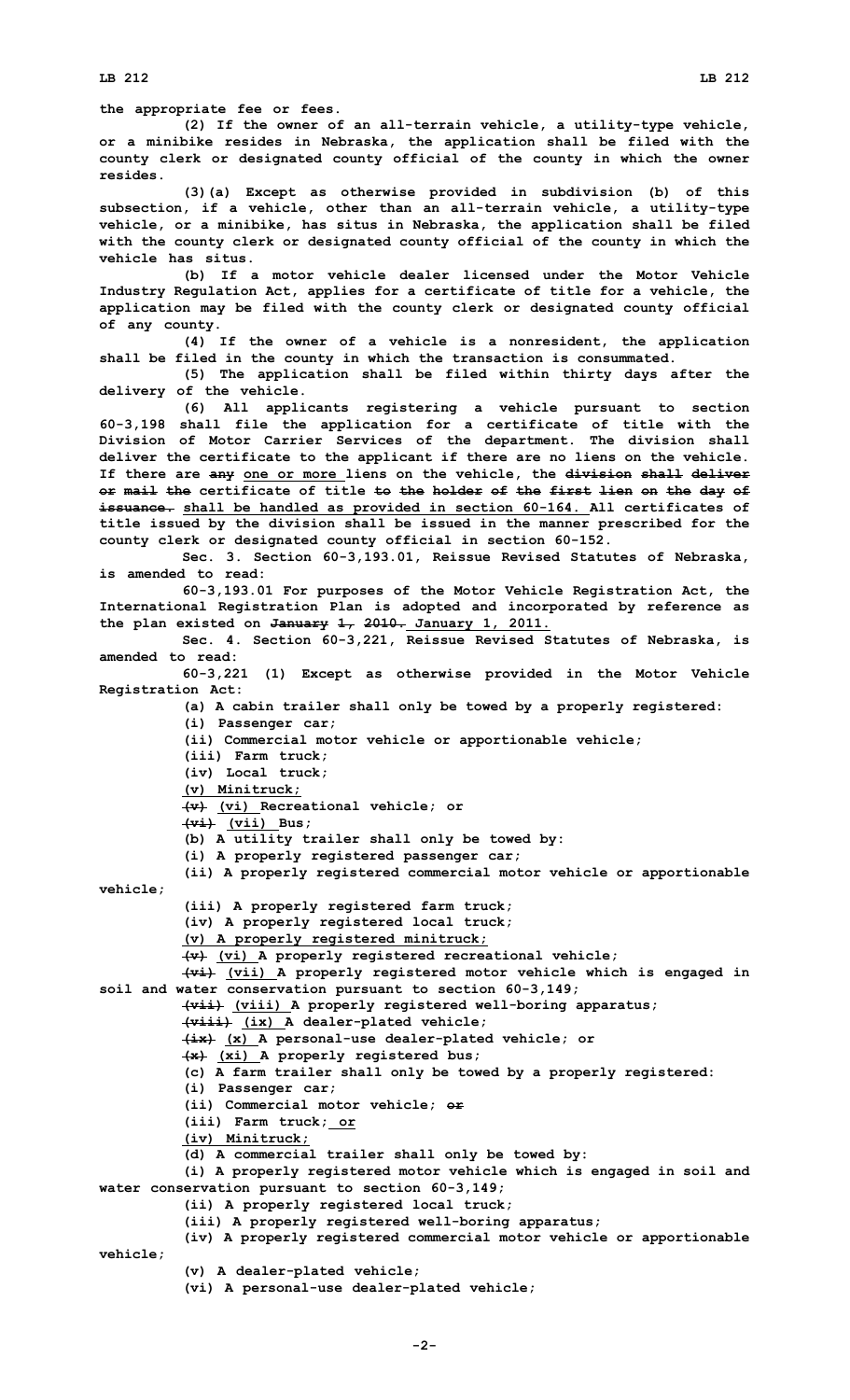**(vii) <sup>A</sup> properly registered bus; or (viii) <sup>A</sup> properly registered farm truck; (e) <sup>A</sup> fertilizer trailer shall only be towed by <sup>a</sup> properly registered: (i) Passenger car; (ii) Commercial motor vehicle or apportionable vehicle; (iii) Farm truck; or (iv) Local truck; (f) <sup>A</sup> pole and cable reel trailer shall only be towed by <sup>a</sup> properly registered: (i) Commercial motor vehicle or apportionable vehicle; or (ii) Local truck; (g) <sup>A</sup> dealer-plated trailer shall only be towed by: (i) <sup>A</sup> dealer-plated vehicle; (ii) <sup>A</sup> properly registered passenger car; (iii) <sup>A</sup> properly registered commercial motor vehicle or apportionable vehicle; (iv) <sup>A</sup> properly registered farm truck; or (v) <sup>A</sup> properly registered minitruck; or (v) (vi) <sup>A</sup> personal-use dealer-plated vehicle; and (h) Trailers registered pursuant to section 60-3,198 as part of an apportioned fleet shall only be towed by: (i) <sup>A</sup> properly registered motor vehicle which is engaged in soil and water conservation pursuant to section 60-3,149; (ii) <sup>A</sup> properly registered local truck; (iii) <sup>A</sup> properly registered well-boring apparatus; (iv) <sup>A</sup> properly registered commercial motor vehicle or apportionable vehicle; (v) <sup>A</sup> dealer-plated vehicle; (vi) <sup>A</sup> personal-use dealer-plated vehicle; (vii) <sup>A</sup> properly registered bus; or (viii) <sup>A</sup> properly registered farm truck. (2) Nothing in this section shall be construed to waive compliance with the Nebraska Rules of the Road or Chapter 75. (2) (3) Nothing in this section shall be construed to prohibit any motor vehicle or trailer from displaying dealer license plates or In Transit stickers authorized by section 60-376. Sec. 5. Section 60-462.01, Reissue Revised Statutes of Nebraska, is amended to read: 60-462.01 For purposes of the Motor Vehicle Operator's License Act, the following federal regulations are adopted as Nebraska law as they existed on January 1, 2010: 2011: (1) Beginning on an implementation date designated by the director, the federal requirements for interstate shipment of etiologic agents, 42 C.F.R. part 72; and(2) The parts, subparts, and sections of Title 49 of the Code of Federal Regulations, as referenced in the Motor Vehicle Operator's License Act. Sec. 6. Section 60-4,147.02, Reissue Revised Statutes of Nebraska, is amended to read: 60-4,147.02 No endorsement authorizing the driver to operate <sup>a</sup> commercial motor vehicle transporting hazardous materials shall be issued, renewed, or transferred by the Department of Motor Vehicles unless the endorsement is issued, renewed, or transferred in conformance with the requirements of section 1012 of the federal Uniting and Strengthening America by Providing Appropriate Tools Required to Intercept and Obstruct Terrorism Act of 2001, USA PATRIOT Act, 49 U.S.C. 5103a, including all amendments and federal rules and regulations adopted and promulgated pursuant thereto as of January 1, 2010, 2011, for the issuance of licenses to operate commercial motor vehicles transporting hazardous materials. Sec. 7. Section 75-363, Revised Statutes Cumulative Supplement, 2010, is amended to read: 75-363 (1) The parts, subparts, and sections of Title 49 of the Code of Federal Regulations listed below, as modified in this section, or any other parts, subparts, and sections referred to by such parts, subparts, and sections, in existence and effective as of January 1, 2010, 2011, are adopted as Nebraska law. (2) Except as otherwise provided in this section, the regulations shall be applicable to: (a) All motor carriers, drivers, and vehicles to which the federal regulations apply; and**

**(b) All motor carriers transporting persons or property in intrastate commerce to include:**

**(i) All vehicles of such motor carriers with <sup>a</sup> gross vehicle weight**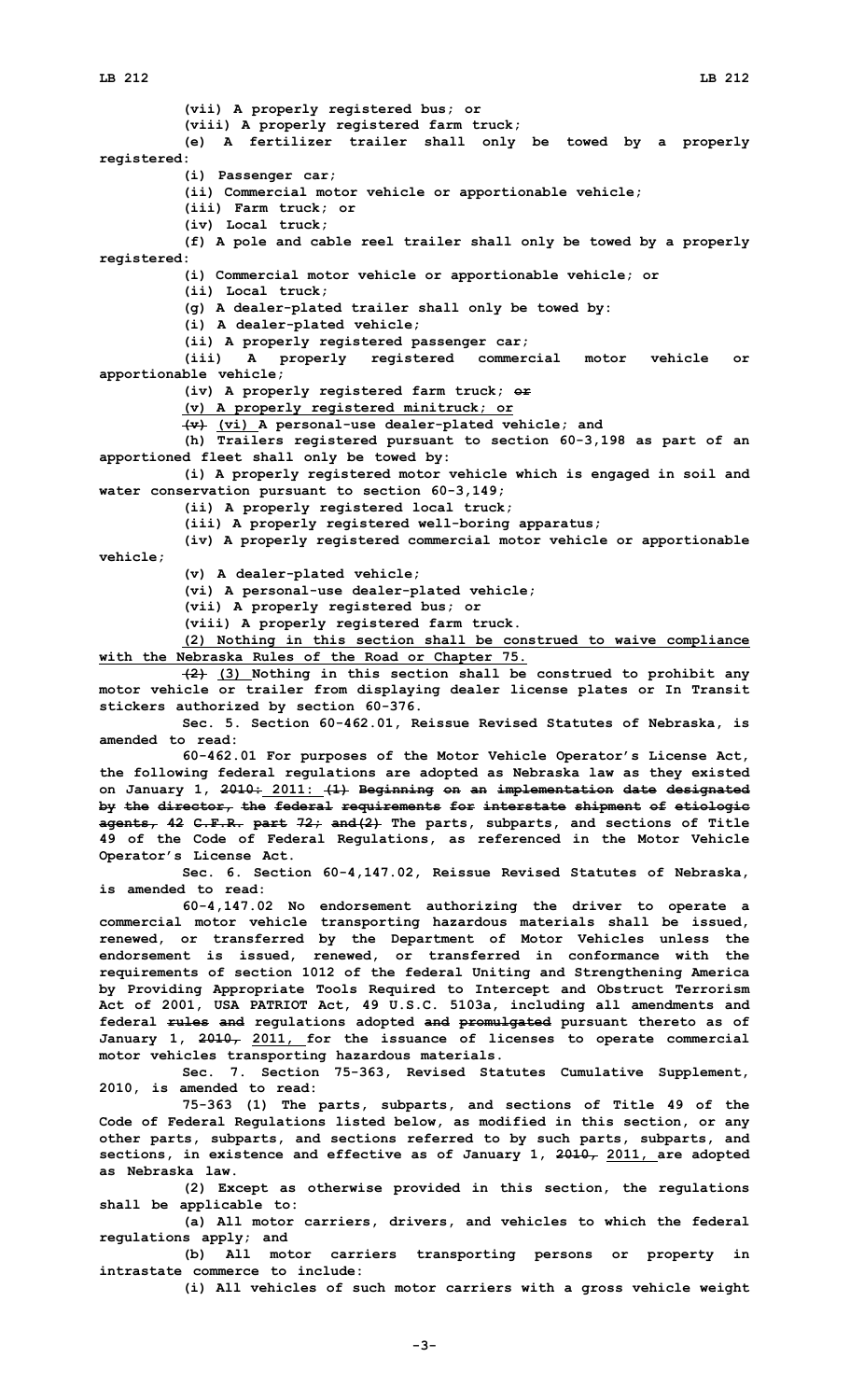**rating, gross combination weight rating, gross vehicle weight, or gross combination weight over ten thousand pounds;**

**(ii) All vehicles of such motor carriers designed or used to transport more than eight passengers, including the driver, for compensation, or designed or used to transport more than fifteen passengers, including the driver, and not used to transport passengers for compensation;**

**(iii) All vehicles of such motor carriers transporting hazardous materials required to be placarded pursuant to section 75-364; and**

**(iv) All drivers of such motor carriers if the drivers are operating <sup>a</sup> commercial motor vehicle as defined in section 60-465 which requires <sup>a</sup> commercial driver's license.**

**(3) The Legislature hereby adopts, as modified in this section, the following parts of Title 49 of the Code of Federal Regulations:**

**(a) Part 382 - Controlled Substances And Alcohol Use And Testing;**

**(b) Part 385 - Safety Fitness Procedures;**

**(c) Part 386 - Rules Of Practice For Motor Carrier, Broker, Freight Forwarder, And Hazardous Materials Proceedings;**

**(d) Part 387 - Minimum Levels of Financial Responsibility for Motor Carriers;**

**(e) Part 390 - Federal Motor Carrier Safety Regulations; General;**

**(f) Part 391 - Qualifications Of Drivers And Longer Combination Vehicle (LCV) Driver Instructors;**

**(g) Part 392 - Driving Of Commercial Motor Vehicles;**

**(h) Part 393 - Parts And Accessories Necessary For Safe Operation;**

**(i) Part 395 - Hours Of Service Of Drivers;**

**(j) Part 396 - Inspection, Repair, And Maintenance;**

**(k) Part 397 - Transportation Of Hazardous Materials; Driving And Parking Rules; and**

**(l) Part 398 - Transportation Of Migrant Workers.**

**(4) The provisions of subpart <sup>E</sup> - Physical Qualifications And Examinations of 49 C.F.R. part 391 - Qualifications Of Drivers And Longer Combination Vehicle (LCV) Driver Instructors shall not apply to any driver subject to this section who: (a) Operates <sup>a</sup> commercial motor vehicle exclusively in intrastate commerce; and (b) holds, or has held, <sup>a</sup> commercial driver's license issued by this state prior to July 30, 1996.**

**(5) The regulations adopted in subsection (3) of this section shall not apply to farm trucks registered pursuant to section 60-3,146 with <sup>a</sup> gross weight of sixteen tons or less. The following parts and sections of 49 C.F.R. chapter III shall not apply to drivers of farm trucks registered pursuant to section 60-3,146 and operated solely in intrastate commerce:**

**(a) All of part 391;**

**(b) Section 395.8 of part 395; and**

**(c) Section 396.11 of part 396.**

**(6) Part 393 - Parts And Accessories Necessary For Safe Operation and Part 396 - Inspection, Repair, And Maintenance shall not apply to fertilizer and agricultural chemical application and distribution equipment transported in units with <sup>a</sup> capacity of three thousand five hundred gallons or less.**

**(7) For purposes of this section, intrastate motor carriers shall not include any motor carrier or driver excepted from 49 C.F.R. chapter III by section 390.3(f) of part 390 or any nonprofit entity, operating solely in intrastate commerce, organized for the purpose of furnishing electric service.**

**(8)(a) Part 395 - Hours Of Service Of Drivers shall apply to motor carriers and drivers who engage in intrastate commerce as defined in section 75-362, except that no motor carrier who engages in intrastate commerce shall permit or require any driver used by it to drive nor shall any driver drive:**

**(i) More than twelve hours following eight consecutive hours off duty; or**

**(ii) For any period after having been on duty sixteen hours following eight consecutive hours off duty.**

**(b) No motor carrier who engages in intrastate commerce shall permit or require <sup>a</sup> driver of <sup>a</sup> commercial motor vehicle, regardless of the number of motor carriers using the driver's services, to drive, nor shall any driver of <sup>a</sup> commercial motor vehicle drive, for any period after:**

**(i) Having been on duty seventy hours in any seven consecutive days if the employing motor carrier does not operate every day of the week; or**

**(ii) Having been on duty eighty hours in any period of eight consecutive days if the employing motor carrier operates motor vehicles every day of the week.**

**(9) Part 395 - Hours Of Service Of Drivers, as adopted in subsections (3) and (8) of this section, shall not apply to drivers transporting agricultural commodities or farm supplies for agricultural**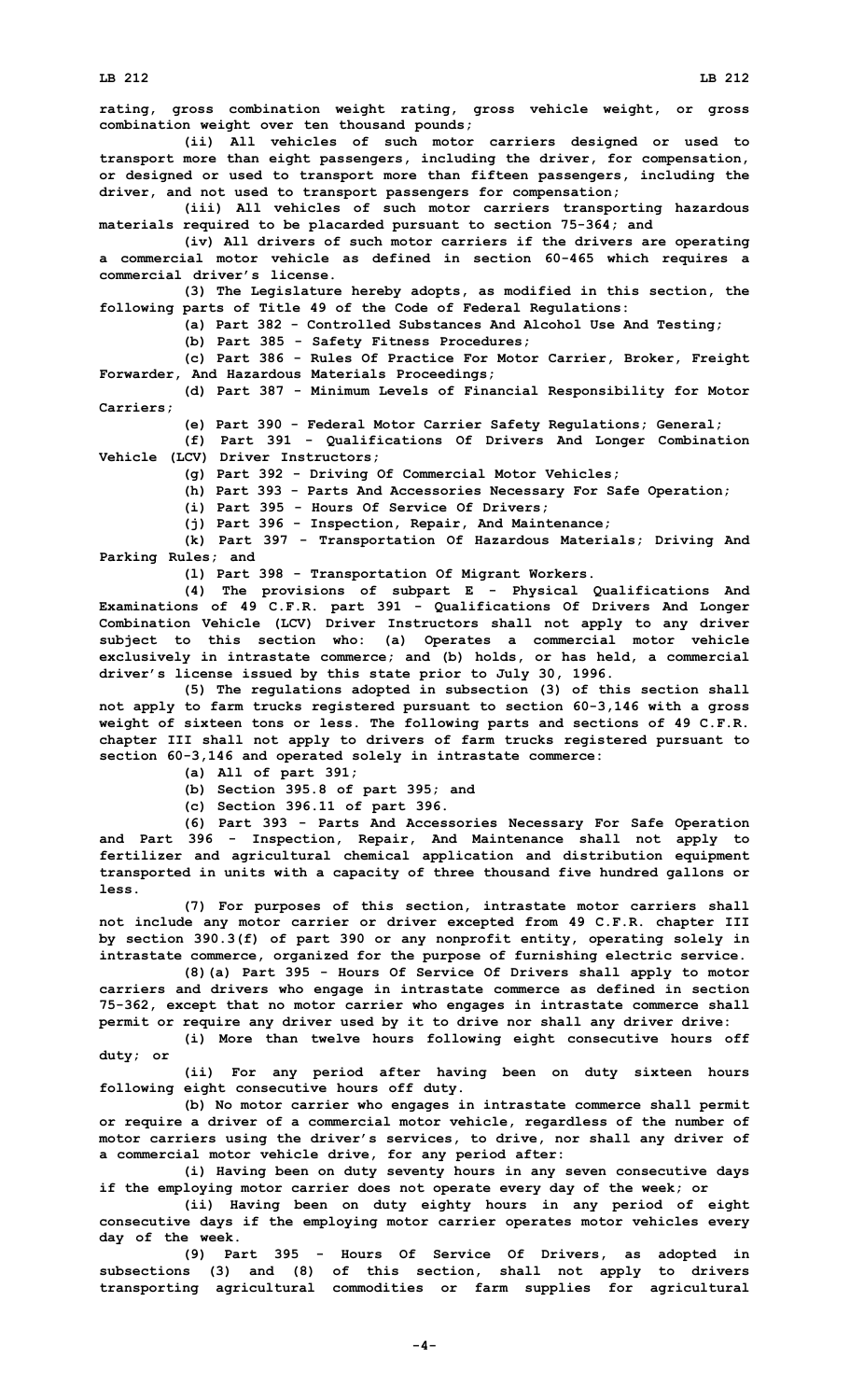**purposes when the transportation of such commodities or supplies occurs within a one-hundred-air-mile radius of the source of the commodities or the distribution point for the supplies when such transportation occurs during the period beginning on February 15 up to and including December 15 of each calendar year.**

**(10) 49 C.F.R. 390.21 - Marking Of Commercial Motor Vehicles shall not apply to farm trucks and farm truck-tractors registered pursuant to section 60-3,146 and operated solely in intrastate commerce.**

**(11) 49 C.F.R. 392.9a - Operating Authority shall not apply to Nebraska motor carriers operating commercial motor vehicles solely in intrastate commerce.**

**(12) No motor carrier shall permit or require <sup>a</sup> driver of <sup>a</sup> commercial motor vehicle to violate, and no driver of <sup>a</sup> commercial motor vehicle shall violate, any out-of-service order.**

**Sec. 8. Section 75-364, Revised Statutes Cumulative Supplement, 2010, is amended to read:**

**75-364 (1) The parts, subparts, and sections of Title 49 of the Code of Federal Regulations listed below, or any other parts, subparts, and sections referred to by such parts, subparts, and sections, in existence and effective as of January 1, 2010, 2011, are adopted as part of Nebraska law and, except as provided in subsections (2) and (3) of this section, shall be applicable to all motor carriers whether engaged in interstate or intrastate commerce, drivers of such motor carriers, and vehicles of such motor carriers:**

**(a) Part 107 - Hazardous Materials Program Procedures, subpart F-Registration Of Cargo Tank And Cargo Tank Motor Vehicle Manufacturers, Assemblers, Repairers, Inspectors, Testers, and Design Certifying Engineers;**

**(b) Part 107 - Hazardous Materials Program Procedures, subpart G-Registration Of Persons Who Offer Or Transport Hazardous Materials;**

**(c) Part 171 - General Information, Regulations, And Definitions;**

**(d) Part 172 - Hazardous Materials Table, Special Provisions, Hazardous Materials Communications, Emergency Response Information, and Training Requirements;**

**(e) Part 173 - Shippers-General Requirements For Shipments And Packagings;**

**(f) Part 177 - Carriage By Public Highway;**

**(g) Part 178 - Specifications For Packagings; and**

**(h) Part 180 - Continuing Qualification And Maintenance Of Packagings.**

**(2) Agricultural operations exceptions:**

**(a) The transportation of an agricultural product other than <sup>a</sup> Class 2 material (Compressed Gases) as defined in 49 C.F.R. 171.8, over roads, other than the National System of Interstate and Defense Highways, between fields of the same farm, is excepted from subsection (1) of this section when:**

**(i) The agricultural product is transported by <sup>a</sup> farmer who is an intrastate private motor carrier; and**

**(ii) The movement of the agricultural product conforms to all other laws in effect on or before July 1, 1998, and 49 C.F.R. 173.24, 173.24a, and 173.24b;**

**(b) The transportation of an agricultural product to or from <sup>a</sup> farm, within one hundred fifty miles of the farm, is excepted from the requirements in 49 C.F.R. part 172, subparts G (emergency response information) and <sup>H</sup> (training), and from the specific packaging requirements of subsection (1) of this section when:**

**(i) The agricultural product is transported by <sup>a</sup> farmer who is an intrastate private motor carrier;**

**(ii) The total amount of agricultural product being transported on <sup>a</sup> single vehicle does not exceed:**

**(A) Sixteen thousand ninety-four pounds of ammonium nitrate fertilizer properly classed as Division 5.1, PGIII, in <sup>a</sup> bulk packaging; or**

**(B) Five hundred two gallons for liquids or gases, or five thousand seventy pounds for solids, of any other agricultural product;**

**(iii) The packaging conforms to the requirements of state law and is specifically authorized for transportation of the agricultural product by state law and such state law has been in effect on or before July 1, 1998; and**

**(iv) Each person having any responsibility for transporting the agricultural product or preparing the agricultural product for shipment has been instructed in the applicable requirements of the parts, subparts, and sections of Title 49 of the Code of Federal Regulations adopted in this section; and**

**(c) Formulated liquid agricultural products in specification packagings of fifty-eight-gallon capacity or less, with closures manifolded to <sup>a</sup> closed mixing system and equipped with positive dry disconnect devices,**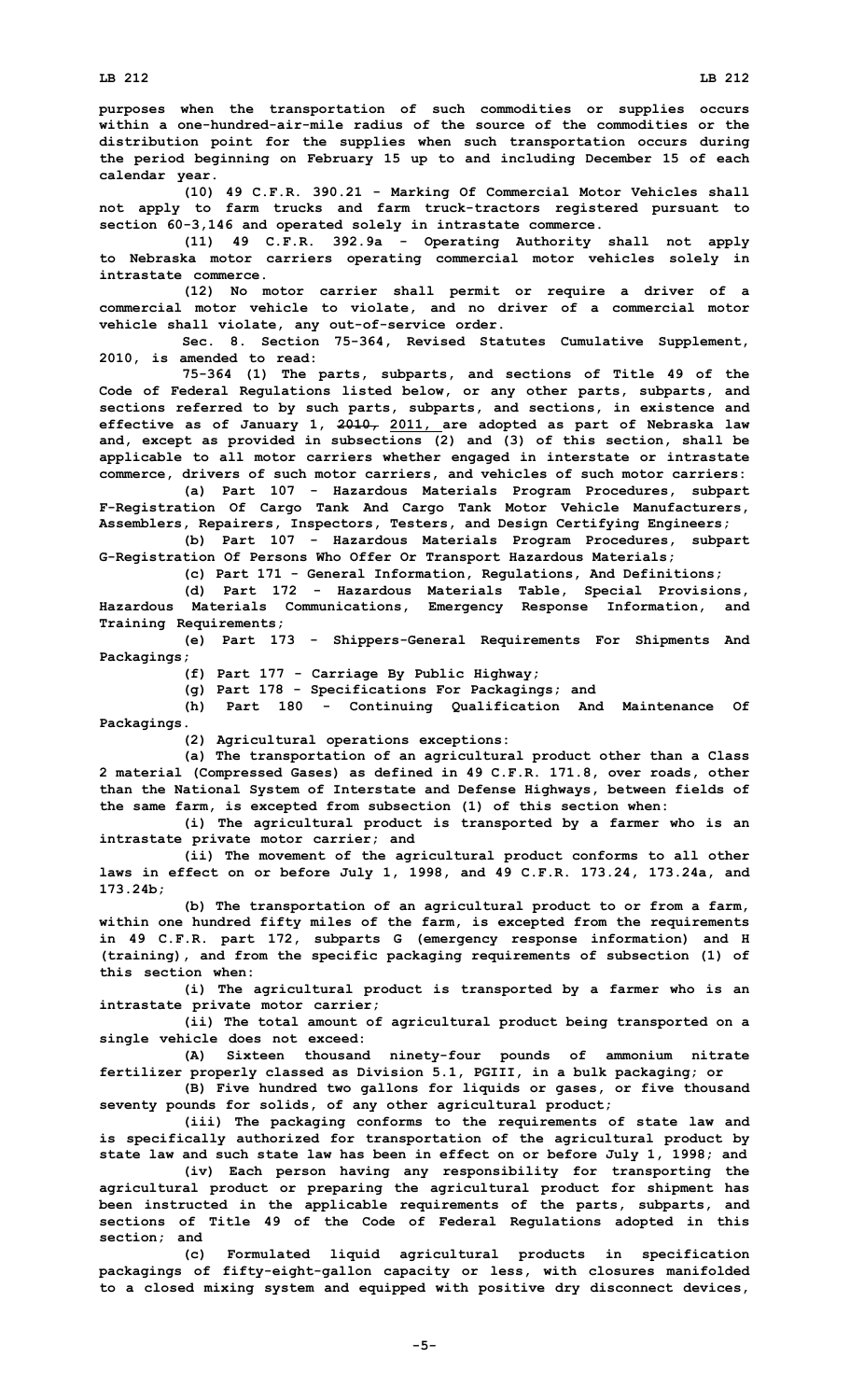**may be transported by <sup>a</sup> private motor carrier between <sup>a</sup> final distribution point and an ultimate point of application or for loading aboard an airplane for aerial application.**

**(3) Exceptions for nonspecification packagings used in intrastate transportation:**

**(a) Nonspecification cargo tanks for petroleum products: Notwithstanding requirements for specification packagings in 49 C.F.R. part 173, subpart F, and 49 C.F.R. parts 178 and 180, <sup>a</sup> nonspecification metal tank permanently secured to <sup>a</sup> transport vehicle and protected against leakage or damage in the event of <sup>a</sup> turnover, having <sup>a</sup> capacity of less than three thousand five hundred gallons, may be used by an intrastate motor carrier for transportation of <sup>a</sup> flammable liquid petroleum product in accordance with subdivision (c) of this subsection;**

**(b) Permanently secured nonbulk tanks for petroleum products: Notwithstanding requirements for specification packagings in 49 C.F.R. part 173, subpart F, and 49 C.F.R. parts 178 and 180, <sup>a</sup> nonspecification metal tank permanently secured to <sup>a</sup> transport vehicle and protected against leakage or damage in the event of <sup>a</sup> turnover, having <sup>a</sup> capacity of less than one hundred nineteen gallons, may be used by an intrastate motor carrier for transportation of <sup>a</sup> flammable liquid petroleum product in accordance with subdivision (c) of this subsection; and**

**(c) Additional requirements: <sup>A</sup> packaging used pursuant to subdivision (a) or (b) of this subsection must:**

**(i) Be operated by an intrastate motor carrier and in use as <sup>a</sup> packaging for hazardous material before July 1, 1998;**

**(ii) Be operated in conformance with the requirements of the State of Nebraska;**

**(iii) Be specifically authorized by state law in effect before July 1, 1998, for use as <sup>a</sup> packaging for the hazardous material being transported and by 49 C.F.R. 173.24, 173.24a, and 173.24b;**

**(iv) Be offered for transportation and transported in conformance with all other applicable requirements of the hazardous material regulations;**

**(v) Not be used to transport <sup>a</sup> flammable cryogenic liquid, hazardous substance, hazardous waste, or marine pollutant as defined in 49 C.F.R. 171.8; and**

**(vi) On and after July 1, 2000, for <sup>a</sup> tank authorized under subdivision (a) or (b) of this subsection, conform to all requirements in 49 C.F.R. part 180, except for 49 C.F.R. 180.405(g), in the same manner as required for <sup>a</sup> United States Department of Transportation specification MC306 cargo tank motor vehicle.**

**(4) For purposes of this section:**

**(a) Agricultural product means <sup>a</sup> hazardous material, other than <sup>a</sup> hazardous waste, whose end use directly supports the production of an agricultural commodity, including, but not limited to, <sup>a</sup> fertilizer, pesticide, soil amendment, or fuel. An agricultural product is limited to <sup>a</sup> material in Class 3 (Flammable Liquids), Class 8 (Corrosives), or Class 9 (Miscellaneous), Division 2.1 (Flammable Gas), Division 2.2 (Nonflammable Gas), Division 5.1 (Oxidizers), or Division 6.1 (Poisons), or an ORM-D material (Consumer Commodity), as defined in 49 C.F.R. 171.8;**

**(b) Bulk package means <sup>a</sup> packaging, including <sup>a</sup> transport vehicle or freight container, in which hazardous materials are loaded with no other intermediate form of containment and which has:**

**(i) <sup>A</sup> maximum capacity greater than one hundred nineteen gallons as <sup>a</sup> receptacle for <sup>a</sup> liquid;**

**(ii) <sup>A</sup> maximum net mass greater than eight hundred eighty-two pounds and <sup>a</sup> maximum capacity greater than one hundred nineteen gallons as <sup>a</sup> receptacle for <sup>a</sup> solid; or**

**(iii) <sup>A</sup> water capacity greater than one thousand pounds as <sup>a</sup> receptacle for <sup>a</sup> gas, pursuant to standards set forth in 49 C.F.R. 173.115;**

**(c) Farmer means <sup>a</sup> person engaged in the production or raising of crops, poultry, or livestock; and**

**(d) Private motor carrier means <sup>a</sup> person or persons engaged in the transportation of persons or product while in commerce, but not for hire.**

**Sec. 9. Section 75-393, Reissue Revised Statutes of Nebraska, is amended to read:**

**75-393 The director may participate in the unified carrier registration plan and agreement pursuant to the Unified Carrier Registration Act of 2005, 49 U.S.C. 13908, as the act existed on January 1, 2009, 2011, and may file on behalf of this state the plan required by such plan and agreement for enforcement of the act in this state.**

**Sec. 10. Original sections 60-144, 60-3,193.01, 60-3,221, 60-462.01, 60-4,147.02, and 75-393, Reissue Revised Statutes of Nebraska, and sections**